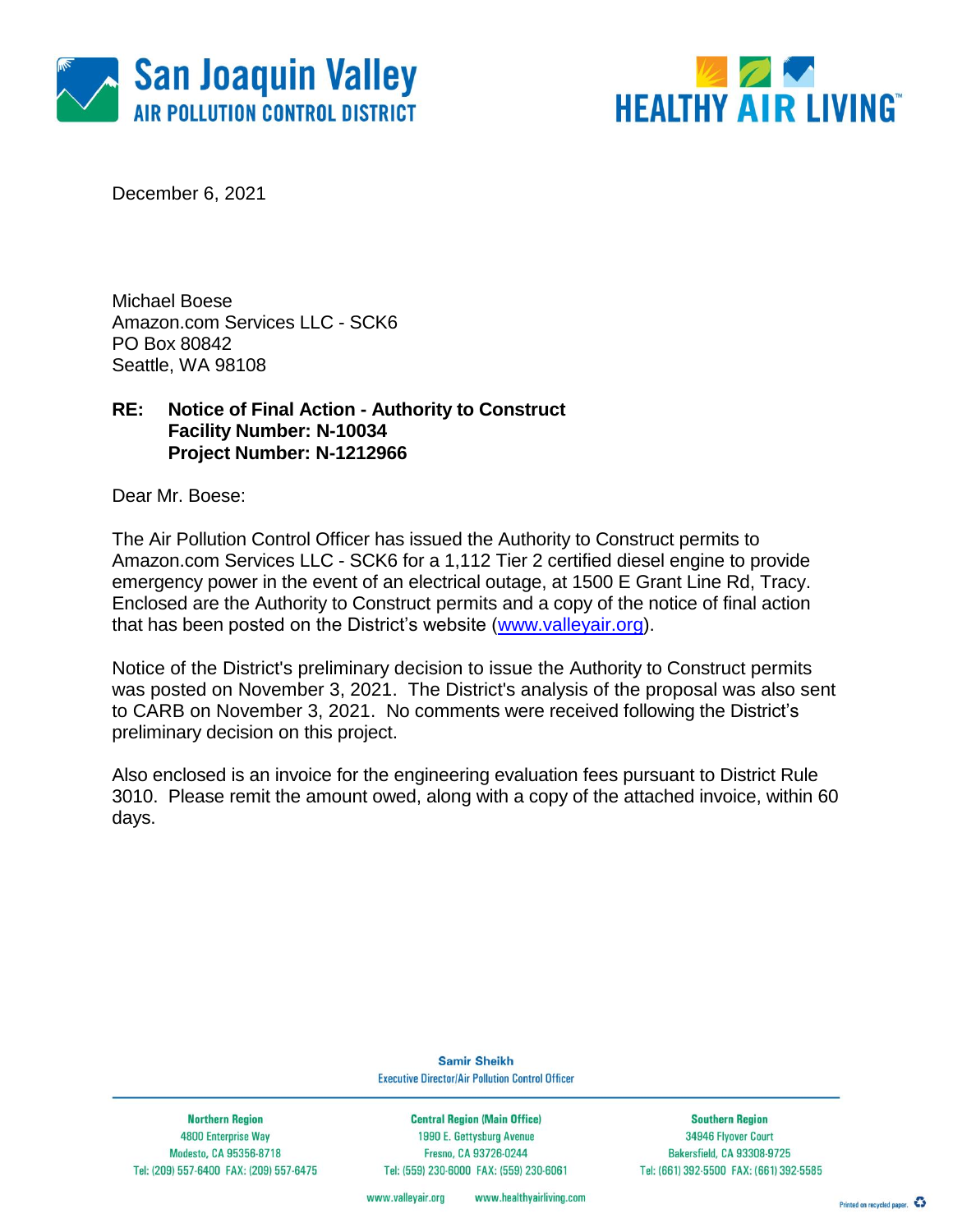Mr. Michael Boese Page 2

Thank you for your cooperation in this matter. If you have any questions, please contact Mr. Nick Peirce at (209) 557-6400.

Sincerely,

.<br>M ræs

Brian Clements Director of Permit Services

BC:jy

**Enclosures** 

cc: Courtney Graham, CARB (w/ enclosure) via email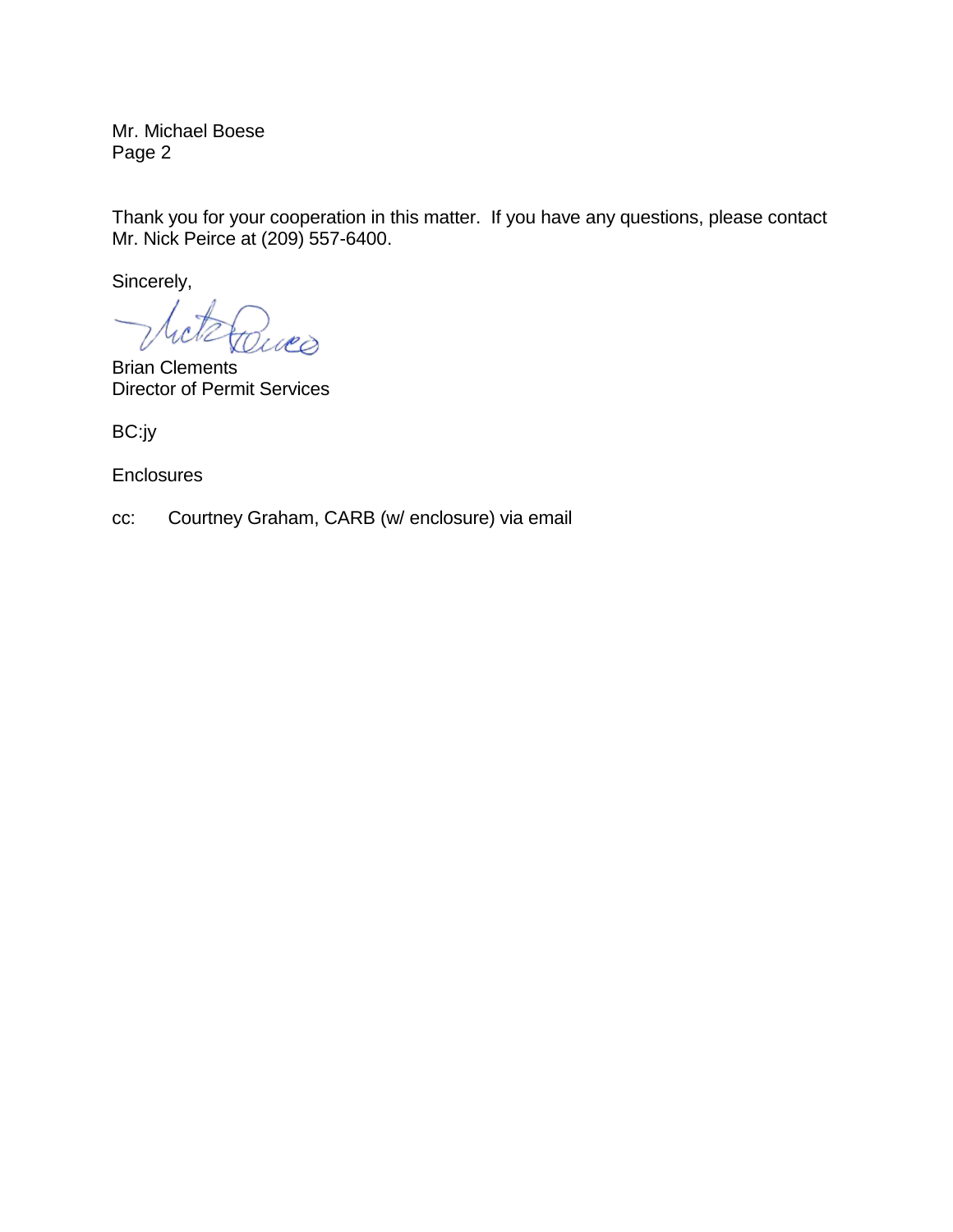



Facility # N-10034 AMAZON.COM SERVICES LLC - SCK6 PO BOX 80842 SEATTLE, WA 98108

## **AUTHORITY TO CONSTRUCT (ATC)**

### **QUICK START GUIDE**

- 1. **Pay Invoice**: Please pay enclosed invoice before due date.
- 2. **Fully Understand ATC**: Make sure you understand ALL conditions in the ATC prior to construction, modification and/or operation.
- 3. **Follow ATC**: You must construct, modify and/or operate your equipment as specified on the ATC. Any unspecified changes may require a new ATC.
- 4. **Notify District**: You must notify the District's Compliance Department, at the telephone numbers below, upon start-up and/or operation under the ATC. Please record the date construction or modification commenced and the date the equipment began operation under the ATC. You may NOT operate your equipment until you have notified the District's Compliance Department. A startup inspection may be required prior to receiving your Permit to Operate.
- 5. **Source Test**:Schedule and perform any required source testing. See http://www.valleyair.org/busind/comply/source\_testing.htm for source testing resources.
- 6. **Maintain Records**:Maintain all records required by ATC. Records are reviewed during every inspection (or upon request) and must be retained for at least 5 years. Sample record keeping forms can be found at http://www.valleyair.org/busind/comply/compliance\_forms.htm.

By operating in compliance, you are doing your part to improve air quality for all Valley residents.

#### **For assistance, please contact District Compliance staff at any of the telephone numbers listed below.**

**Executive Director/Air Pollution Control Officer** 

**Northern Region** 4800 Enterprise Way Modesto, CA 95356-8718 Tel: (209) 557-6400 FAX: (209) 557-6475

**Central Region (Main Office)** 1990 E. Gettysburg Avenue Fresno, CA 93726-0244 Tel: (559) 230-6000 FAX: (559) 230-6061

**Samir Sheikh** 

**Southern Region** 34946 Flyover Court Bakersfield, CA 93308-9725 Tel: (661) 392-5500 FAX: (661) 392-5585

www.valleyair.org www.healthyairliving.com

Printed on recycled paper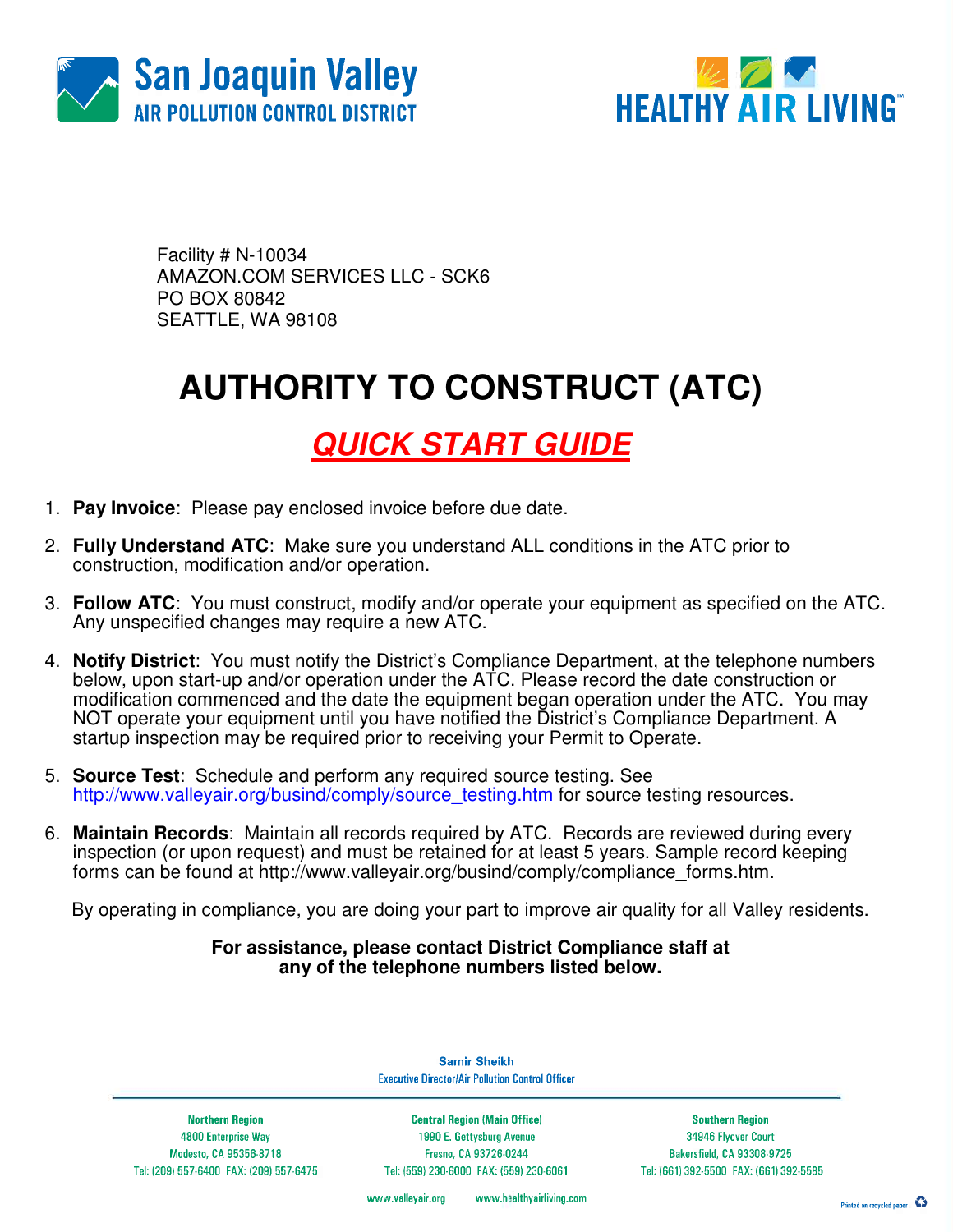



# **AUTHORITY TO CONSTRUCT**

**PERMIT NO:** N-10034-4-0 **ISSUANCE DATE:** 12/06/2021

**LEGAL OWNER OR OPERATOR:** AMAZON.COM SERVICES LLC - SCK6 **MAILING ADDRESS:** PO BOX 80842 SEATTLE, WA 98108

**LOCATION:** 1500 E GRANT LINE ROAD TRACY, CA 95304

#### **EQUIPMENT DESCRIPTION:**

1,112 BHP (INTERMITTENT) PERKINS MODEL 2806C-E18TTAG7 TIER 2 CERTIFIED DIESEL-FIRED EMERGENCY STANDBY IC ENGINE POWERING AN ELECTRICAL GENERATOR

### **CONDITIONS**

- 1. No air contaminant shall be released into the atmosphere which causes a public nuisance. [District Rule 4102]
- 2. No air contaminant shall be discharged into the atmosphere for a period or periods aggregating more than three minutes in any one hour which is as dark as, or darker than, Ringelmann 1 or 20% opacity. [District Rule 4101]
- 3. Particulate matter emissions shall not exceed 0.1 grains/dscf in concentration. [District Rule 4201]
- 4. The exhaust stack shall vent vertically upward. The vertical exhaust flow shall not be impeded by a rain cap (flapper ok), roof overhang, or any other obstruction. [District Rule 4102]
- 5. This engine shall be equipped with a non-resettable hour meter with a minimum display capability of 9,999 hours, unless the District determines that a non-resettable hour meter with a different minimum display capability is appropriate in consideration of the historical use of the engine and the owner or operator's compliance history. [District Rule 4702 and 17 CCR 93115]
- 6. Only CARB certified diesel fuel containing not more than 0.0015% sulfur by weight is to be used. [District Rules 2201 and 4801, and 17 CCR 93115]
- 7. Emissions from this IC engine shall not exceed any of the following limits: 3.97 g-NOx/bhp-hr, 0.67 g-CO/bhp-hr, or 0.209 g-VOC/bhp-hr. [District Rule 2201 and 17 CCR 93115]
- 8. Emissions from this IC engine shall not exceed 0.04 g-PM10/bhp-hr based on USEPA certification using ISO 8178 test procedure. [District Rules 2201 and 4102, and 17 CCR 93115]

#### CONDITIONS CONTINUE ON NEXT PAGE

**YOU MUST NOTIFY THE DISTRICT COMPLIANCE DIVISION AT (209) 557-6400 WHEN CONSTRUCTION IS COMPLETED AND PRIOR TO OPERATING THE EQUIPMENT OR MODIFICATIONS AUTHORIZED BY THIS AUTHORITY TO CONSTRUCT.** This is NOT a PERMIT TO OPERATE. Approval or denial of a PERMIT TO OPERATE will be made after an inspection to verify that the equipment has been constructed in accordance with the approved plans, specifications and conditions of this Authority to Construct, and to determine if the equipment can be operated in compliance with all Rules and Regulations of the San Joaquin Valley Unified Air Pollution Control District. Unless construction has commenced pursuant to Rule 2050, this Authority to Construct shall expire and application shall be cancelled two years from the date of issuance. The applicant is responsible for complying with all laws, ordinances and regulations of all other governmental agencies which may pertain to the above equipment.

Samir Sheikh, Executive Director / APCO

 $\frac{1}{2}$ 

Brian Clements, Director of Permit Services N-10034-4-0 : Dec 6 2021 8:31AM -- YOSHIMUJ : Joint Inspection NOT Required

Northern Regional Office • 4800 Enterprise Way • Modesto, CA 95356-8718 • (209) 557-6400 • Fax (209) 557-6475